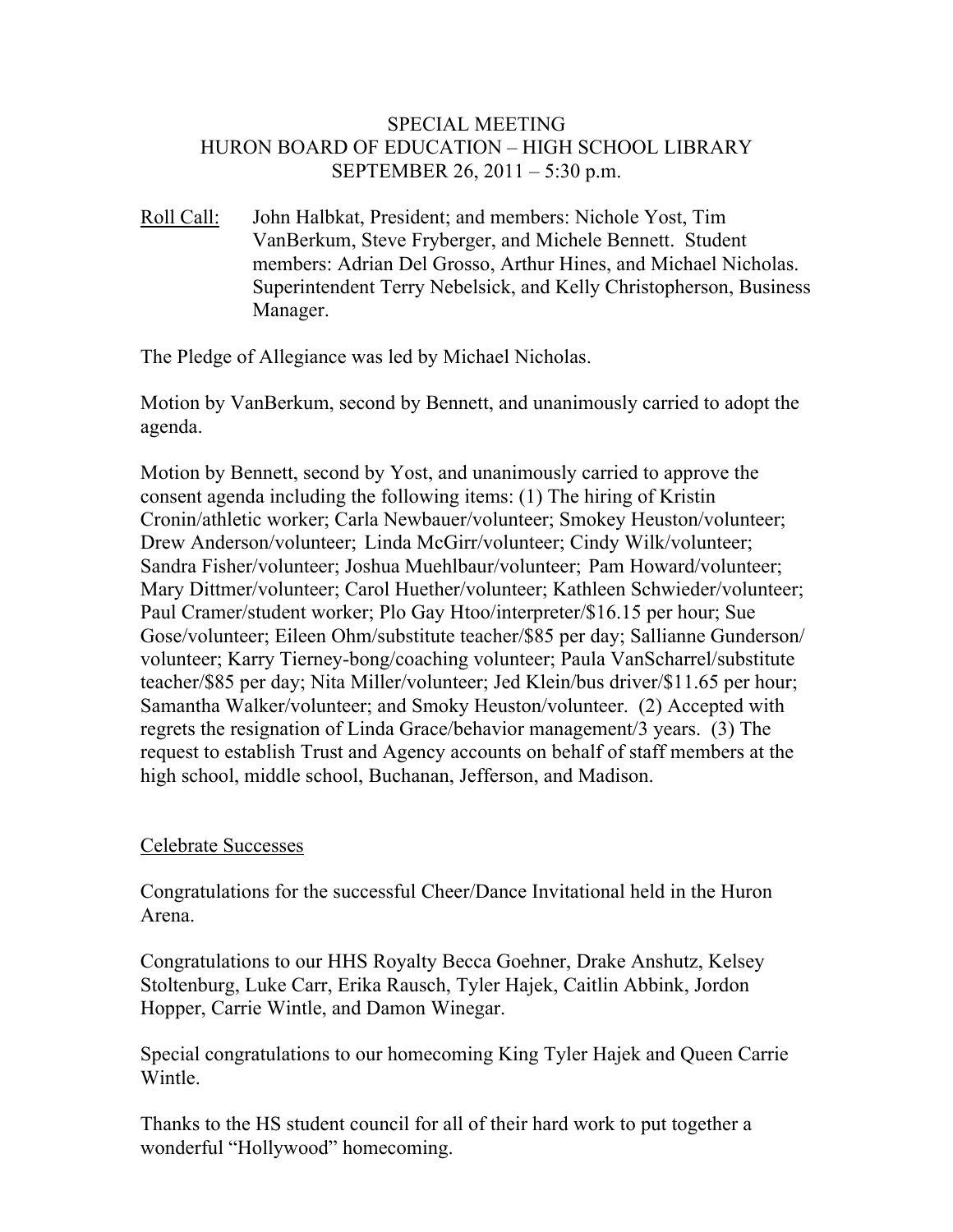Thanked the Huron Public School staff who pledged \$8,655 to the United Way, up \$3,000 from last year.

Thanked the Class of 1961 who donated to Huron High School a Tiger plaque made by classmate Lanny Lundeen.

Thanked students and staff who were able to participate in the Day of Caring activities.

Thanked Lacey Fryberger for coordinating Friday Football—Walk to End Hunger at Jefferson.

Thanked Darla Halbkat for coordinating with Kris Claeys a short program honoring the 10th Anniversary of 9-11 at Jefferson.

Thanked Barb Nicholas for presenting a program at Washington in honor of the 10th Anniversary of 9-11.

Thanked the volunteers who are helping in the elementary libraries.

Thanked the Jefferson PTO for providing funds for teachers to purchase items for their classes.

Thanked Lacey Fryberger, Becky Moeding, Amy Fisher, Larry Petersen, and Demi Moon for the coordinating and approval to have the Huron Tiger Marching Band and the Huron High School Cheerleaders perform a pep rally at Jefferson Elementary in honor of homecoming.

# Reports

Good News Report – Washington Elementary School staff presented a report on Positive Behavior Intervention Supports (PBIS). PBIS is a decision-making, operational process to improve academic and behavioral outcomes for all students.

Marching Band Exhibition Report – Larry Petersen reported on the 2010 Indoor Marching Band Exhibition, gave a recap of what the 2010 funds received were used for, and requested permission to hold a 2011 Indoor Marching Band Exhibition.

ACT Test Scores – Cindy Niederbaumer and Demi Moon presented a report on the Class of 2011 scores.

Superintendent's Report – The Superintendent gave an opt-out update, reported on an upcoming large school superintendent's meeting, reminded the Board the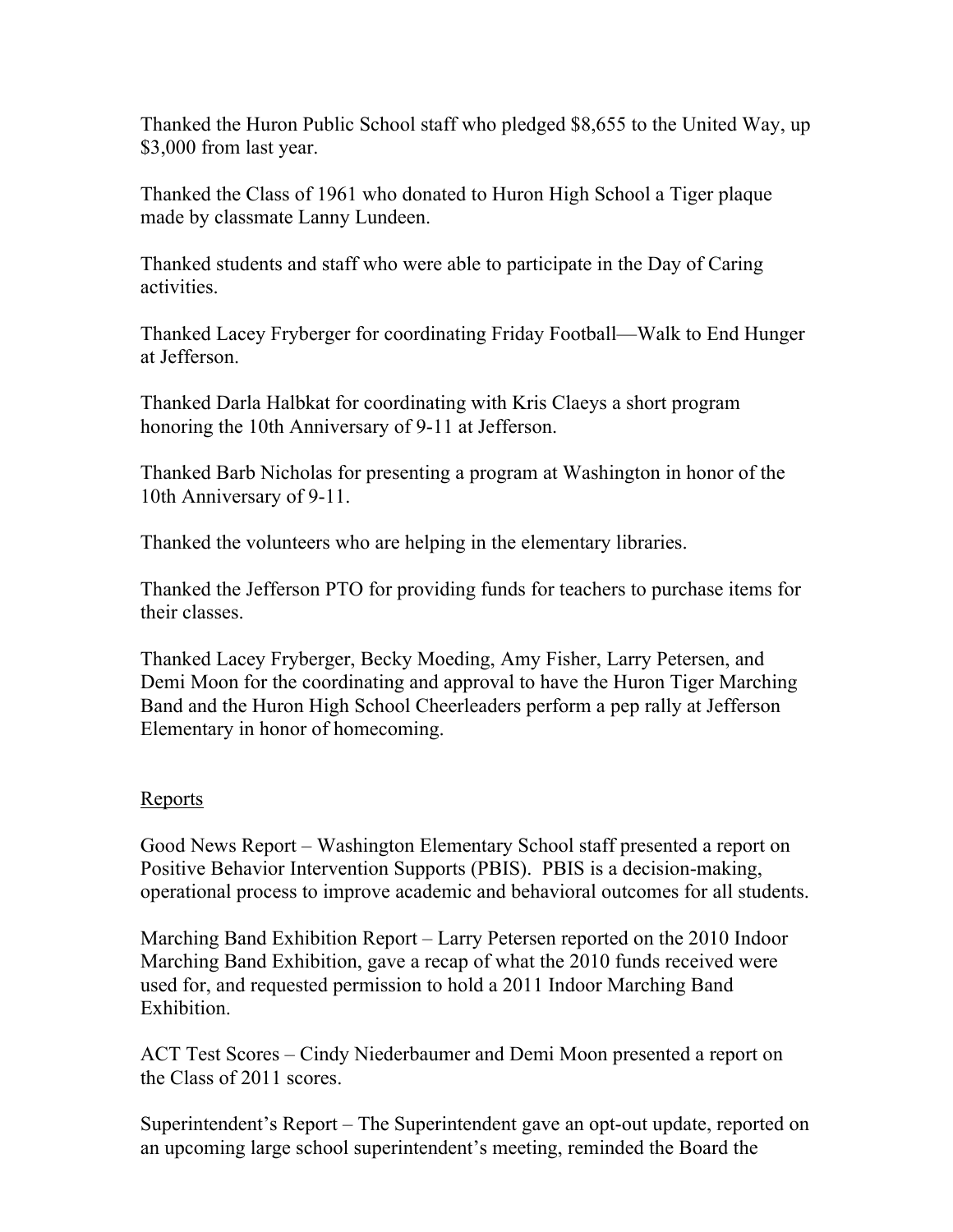student count date for State aid purposes is Friday, September 30, reported we now have 469 ESL students enrolled, and gave an update on the school improvement process.

Dates to Remember – September 26 is Middle School and High School parent teacher conferences. October 5 is an early release day. No school on October 10 in observance of Native American Day. October 21 is the end of the first quarter. October 24-25 are 5<sup>th</sup> grade parent teacher conferences at the Middle School. October 27 is elementary conferences.

# Community Input

None.

Gary Will, Chief of Police, was present to reaffirm the district will allow a drug dog to go through the schools to do searches from time to time. The Board has previously given approval for drug dog searches and did not take any further action.

Motion by VanBerkum, second by Bennett, and unanimously carried to enter executive session to discuss contractual matters relating to district owned property at 6:55 p.m.

Motion by VanBerkum, second by Yost, and unanimously approved to exit executive session at 8:55 p.m.

# Old Business

Motion by VanBerkum, second by Yost, and unanimously carried to approve entering into a purchase agreement with Jim Stahl for the sale of the Central Administration Building at 88-3<sup>rd</sup> St. SW for \$240,000 and to authorize the signing and execution of all necessary documents to complete the transaction at closing.

Motion by Bennett, second by VanBerkum, and unanimously carried to approve changes to Board Policy GCA-1 Qualifications/Contract Provisions for Administrators.

### New Business

Motion by Yost, second by Bennett, and unanimously carried to grant permission for the 2011 Indoor Marching Band Exhibition fundraiser.